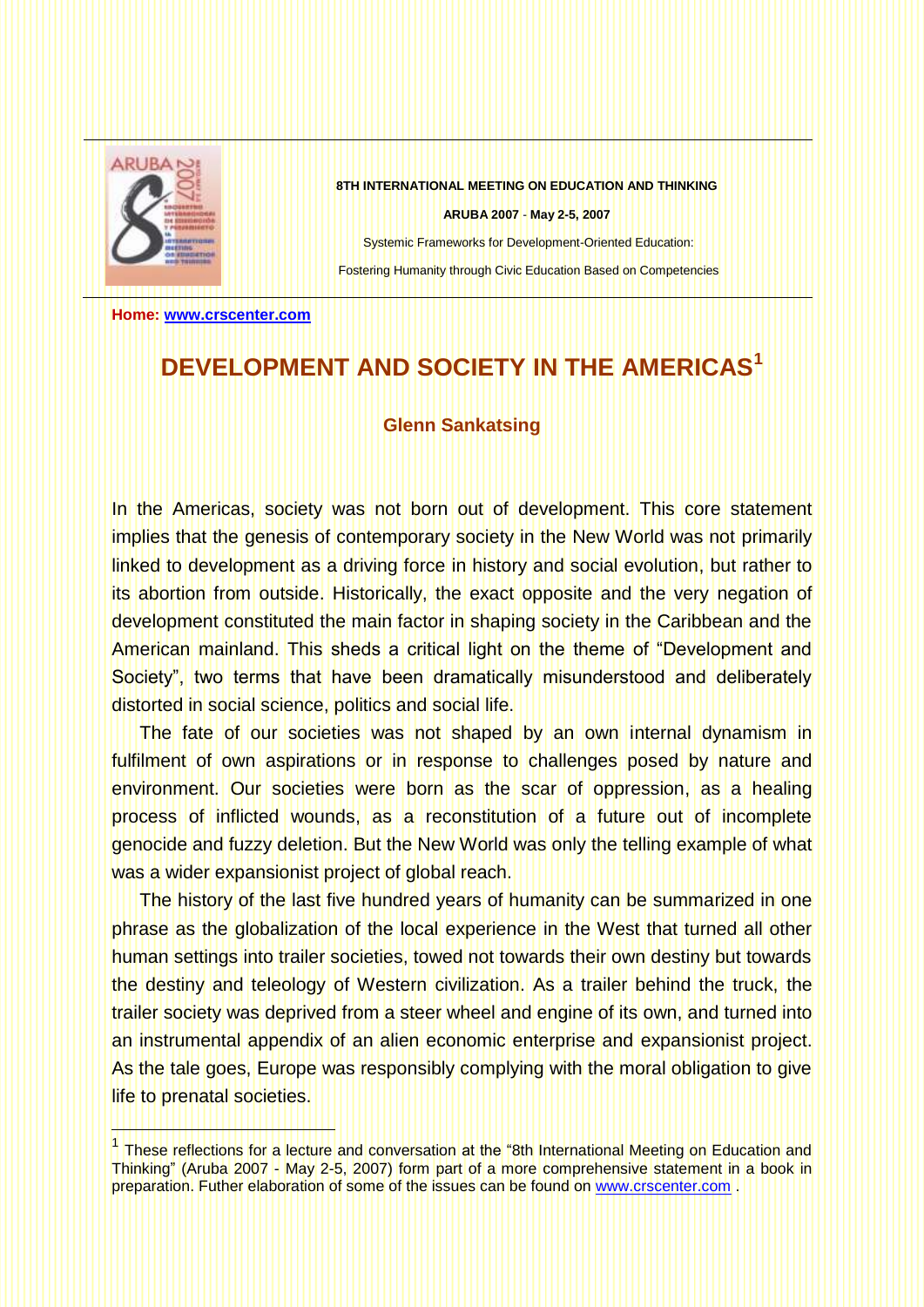The outcome was the virtual obliteration of the other, her successful metamorphosis from subject into object, his removal from history and social evolution, and her domestication by an alien destiny. It was a dramatic sublimation of the other to be absorbed as a volatile substance and to be reformatted into the logos of an alien civilization. That process of domestication of the other by the West and her incorporation into an alien destiny was based on three critical clusters of factors, which are: (i) abolitions, (ii) appropriations and (iii) changes of landscape.

The globalization of the local experience of the West was based on eight discursive abolitions that stood at the cradle of that expansionist process.

- 1. The *abolition of context* was based on the tenet that all universals come from the West. Inherent in this universality claim is the transfer of devices, deemed context-free and insensitive to the specificities of the environment, geography, culture and history of other latitudes. In trailer societies, the model is not adapted to suit reality, but instead, reality is modified to accommodate the model.
- 2. The *abolition of culture* was based on the tenet that the only beneficial course open for the future of all destinies was to adopt Western culture. The indigenous society was civilised to the extent that it abandoned the culture of its ancestors, in order to imitate Western modernisation and achievements, which would banish its own patrimony to the margins of social life. The Amerindian was civilized to the degree she changed her dress for Barbie clothes.
- 3. The *abolition of evolution* was based on the claim that Western civilisation was the spear point of human evolution and, hence, constituted the target and yardstick for any progress and development. It was in the own interest of the distant destiny to give up its own variegated project embedded in its own historically based social genesis. To imitate the West and mimic its achievements was the best short cut and the only feasible road to the future.
- 4. The *abolition of internal social dynamism* undermined the indigenous command over the engine of development and creation. Internal social dynamism measures the degree to which social forces operate as the engine of development and creation. No need existed to mobilize local factors and social forces, since it was wise to leave control in hands of the more civilized.
- 5. The *abolition of social life* was based on contempt for tribal life and collective social organization that was forced to make place for the Western style modern nation state, based on extreme individualism, competition and egoism as the pillars of society.
- 6. The *abolition of spiritual life* was based on disregard for all other belief systems and myths and disregard for the religion of the other that was declared superstition. Western Christianity, which in reality was a Romanized Semitic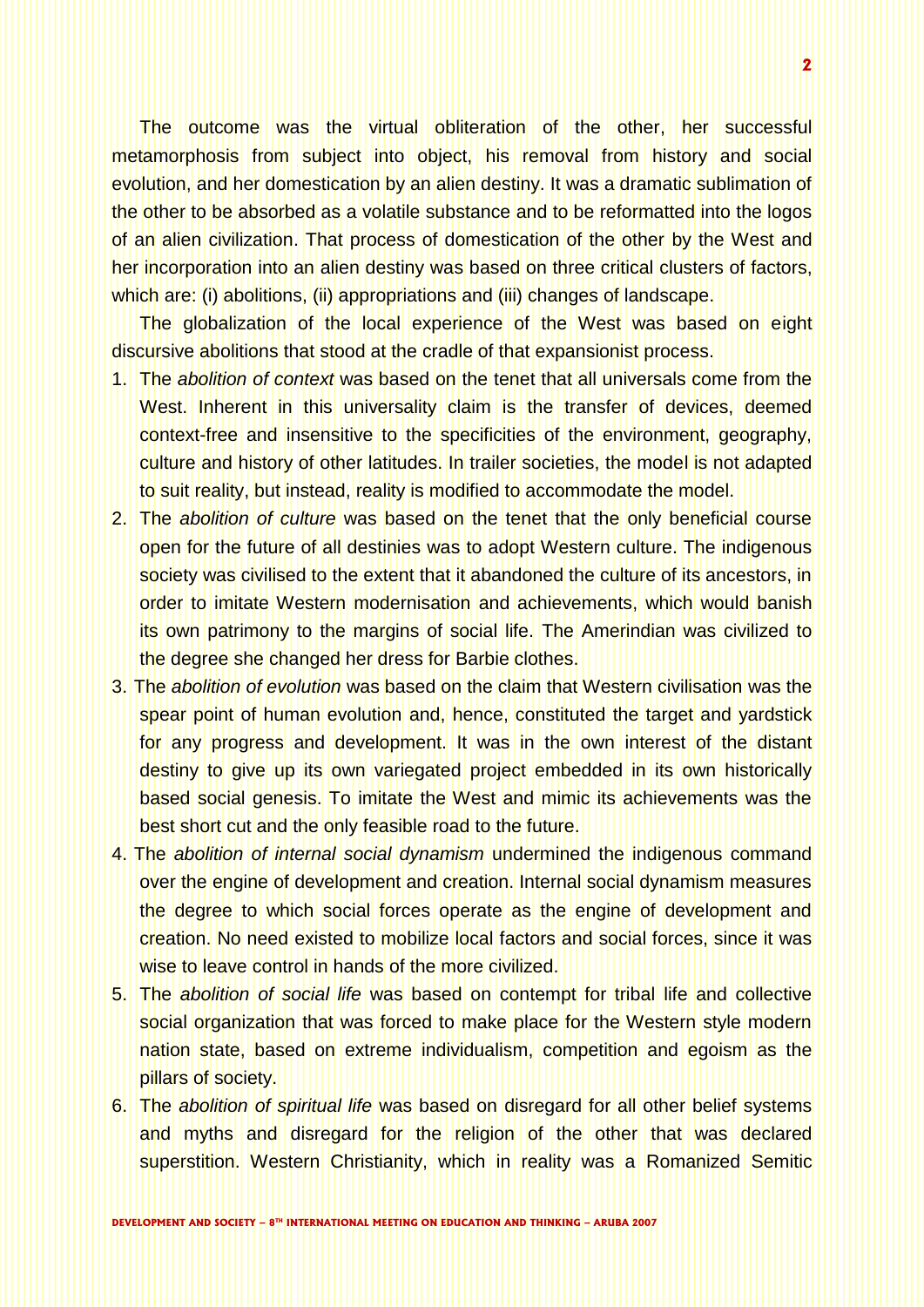religion, was to be imposed at all costs on all latitudes preferably by persuasion and conversion, but if so required with the use of genocidal force.

- 7. The *abolition of history* was based on the axiom that universal history coincides with the genealogy of the West. The encounter with the West was the entry ticket to history. As Eurocentric wisdom had it, the "discovery of America" was, in the first place, the inauguration of its history. It is contemptuous, arrogant and shameless to label the life and social evolution and history of another human setting as 'prehistory', a term that should be banned immediately from all scientific thought.
- 8. The *abolition of the social project* took as the premise that Europe was the future face of all. Instead of watching the palm of our hands, we could read our own future just by looking at Europe. For that reason, no other social project was needed, since we could readily copy-paste by imitation and mimicry, instead of having to pass all over again through the multiple pains and slaughters that the West endured.

It addition to these eight abolitions, four alienating appropriations would orphan the Amerindian from his embedment in nature and context.

- 1. The *appropriation of habitat* started when the living space of the other was declared no-man"s-land. The guest declared himself host. The house of the other was hijacked, opening thus the road to centuries of colonialism.
- 2. The *appropriation of fellow humans* was inaugurated by putting in doubt the humanity of the other. When the issue was settled in a positive way, they proceeded to reducing the other human being into private property. The road was open to centuries of slavery and indenture in service of a political and economic domination of peoples around the globe.
- 3. The *appropriation of resources* was the logic next step in the no-man"s-land. All natural resources and economic assets were appropriated and claimed as legitimate alienable property of the bearer of civilization. The physical appropriation of the planet and of the habitats of others gave rise to a reckless destructive exploitation of global proportions that now threatens the physical survival of all species on earth.
- 4. The *appropriation of knowledge,* of relatively recent fabrication, was meant to highjack the common good of humanity by declaring it private property. Appropriation of knowledge and technology is against the principle of creation and an assault against evolution. One monkey takes a stick and drops the ripe banana from the tree and, then, proudly tells the other hungry monkeys: "You have all seen what I did, but you are not allowed to do that, for it is my property."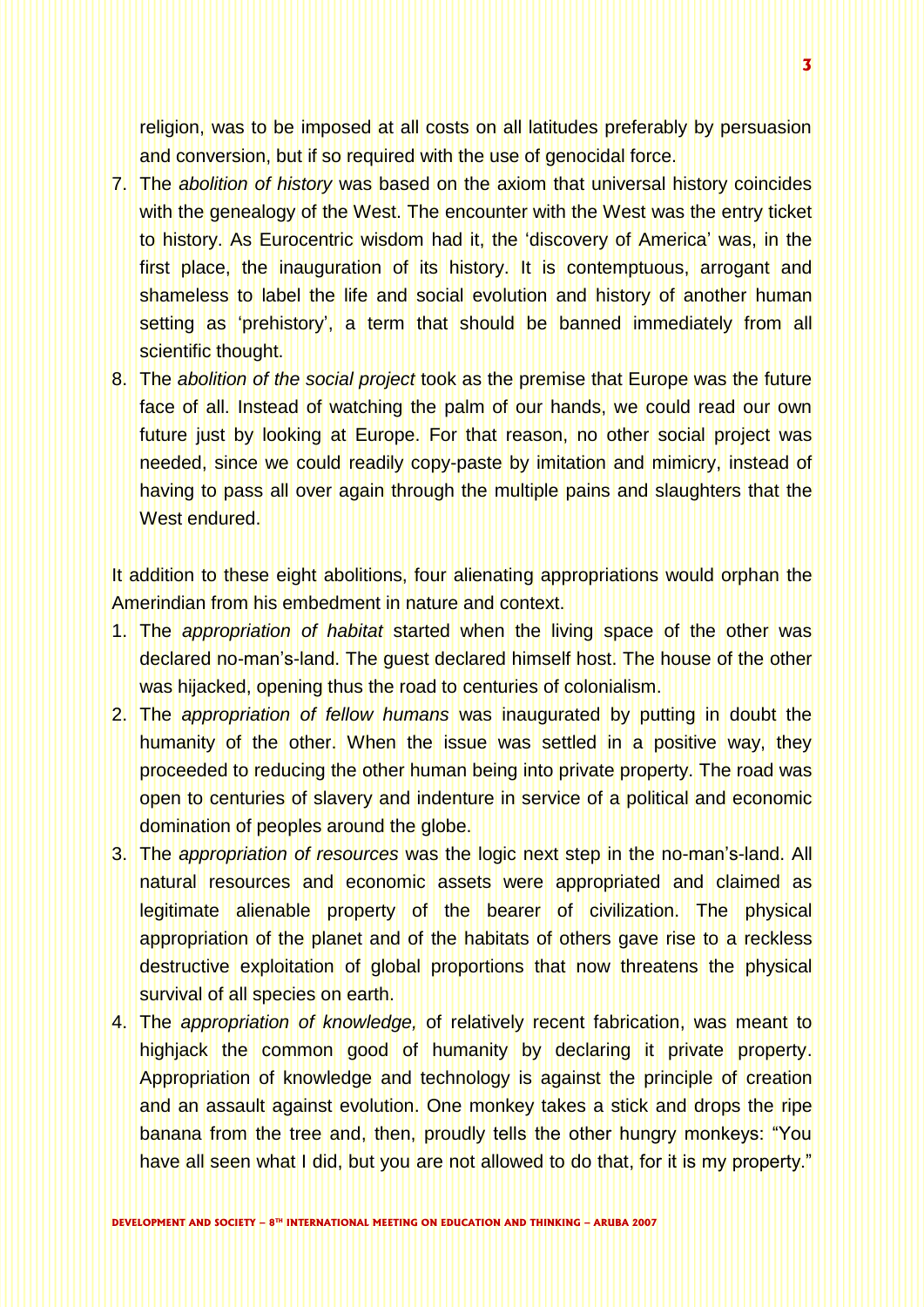That is not how evolution works. In a strife for survival and development, all members of a species make efforts to look for solutions to deal with the multiple challenges posed by nature and history. Most find no clue, many die in the effort, and only some succeed. But any feasible solution, no matter by whom and how, is automatically welcomed as an asset of the collectivity, as a conquest to enhance the survival chances of the species. Property of knowledge is at variance with any existing religious or ethical system. Not even a minimal reference will be found in the sacred books on the planet, which typically tend to rescue and codify all deep-rooted human values and principles of justice. Patent law is a crime against humanity; it is piracy and theft, because it hijacks the common good, regardless whether the life of the others or even the future and survival of the species is put at risk.

Related to the abolitions and appropriations, seven altering landscapes detach the indigenous destiny from the natural environment and invalidate the interactive responses to dangers and challenges that were found and transmitted since ancestry.

- 1. The *alteration of the geographical landscape* divorced the humans from the natural shapes, assets and appearances of the earth. Arbitrary lines were drawn that did not respond to the shape and natural flow of the earth, but instrumentally derived from the commands of the urge to dominate and control the alien destiny by Western military devices. Geography was overwhelmed by cartography.
- 2. The *alteration of the infrastructural landscape* introduced a totally new physical use of land and water with a new superimposed infrastructure that served domination and exploitation. The railroad system of Argentina extended itself as a superimposed cobweb connecting the most distant places with the port, which was turned both into the center of communication and the residence of the spider. In the Caribbean, at strategic locations for easy access at the end of sea routes, new centers were created as bridgeheads that were deemed strategic for the defense against rival powers and pirates at sea, and against the indigenous barbarians on land. The need to control the land, to dominate the locals and to exploit the resources demanded a brand-new infrastructure connecting plantations, ports and forts. The Caribbean got invested with newly invented centers of control with names that tell the truth, like Port of Spain, Fort the France, Fort Zoutman, Port-au-Prince, Fort Nieuw Amsterdam. Wherever you approach a capital or port in the Caribbean Sea, you will be welcomed by a rusty colonial cannon.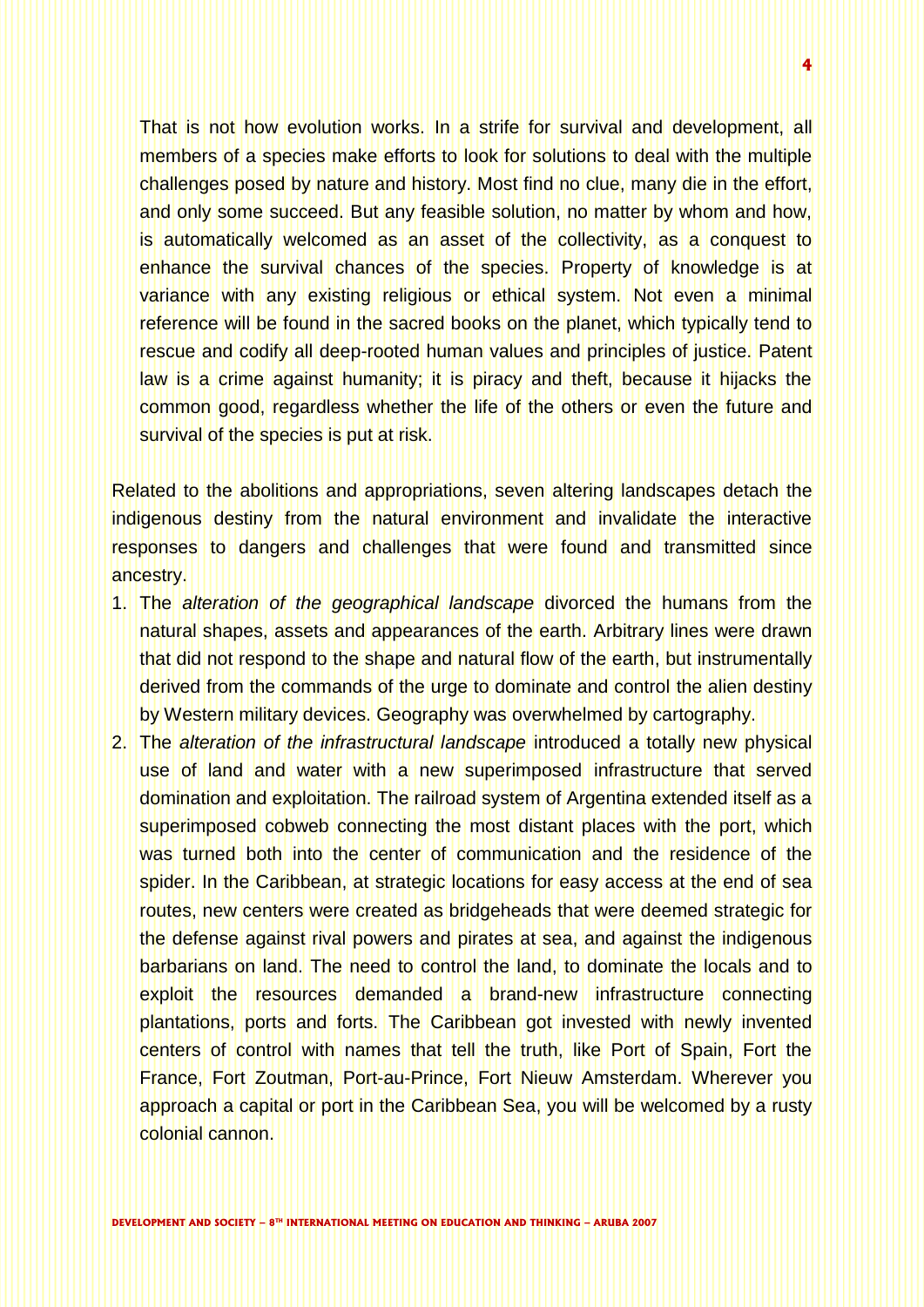- 3. The *alteration of the cultural landscape* brusquely altered the living patterns in response to displacement, slave trade, forced migration, and immigration, all of which contributed to a persistent change of the cultural landscape. The price to be paid by indigenous people was horrific in terms of the marginalization of living culture. Culture was castrated into folklore, into lifeless and dead expressions distant from any influence and impact on the further course of history.
- 4. The *alteration of the demographic landscape* was one of the most cruel episodes of human history, particularly with the genocidal extermination of a significant part on the newly discovered lands, accompanied by forced replacement of people and implanted populations assembled into a quilt of peoples from all continents.
- 5. The *alteration of the social landscape* was achieved by the imposition of the modern nation state to the detriment of all existing social organization and indigenous ordering of social relations and by outlawing longstanding institutions that formed part of the social evolution of the indigenous people.
- 6. The *alteration of the economic landscape* was the most thorough action to be executed, since it touched the very heart of the colonial enterprise. Tens of thousands of plantations were established to grow staples that were unrelated to the own reality and environment. The pasting of capitalism in communities based on collective belonging and solidarity was one of the most disturbing distortions of the economic landscape.
- 7. The *alteration of the political landscape*, was the necessary primary requirement for external domination and rule, which culminated in the imposition of Western style liberal systems that were based on extreme antisocial individualism and, for that reason unfit for collectivity based settings, as the persistent tribal wars in Africa dramatically prove.

These eight discursive abolitions, four alienating appropriations and seven alterations of landscapes suppressed our essential internal life processes, truncated our own evolution, interrupted our history, alienated us from our own assets and environment, overwrote our culture, and undermined the creative force of the internal social dynamism. However – and this is the cornerstone of the project for the future – unless a society is completely eradicated, its own project cannot be extinguished.

In the last half millennium, societies that have risen in the Americas under conditions of domination were the unintended, undesired and unwanted complication of a business that was set up from outside for the sole purpose of economic gain. What was established as a profitable plantation for the purpose of accumulating wealth for the metropolis soon got life of its own and, with time, derailed into a society. Historically, society in the Americas is the collateral damage of colonial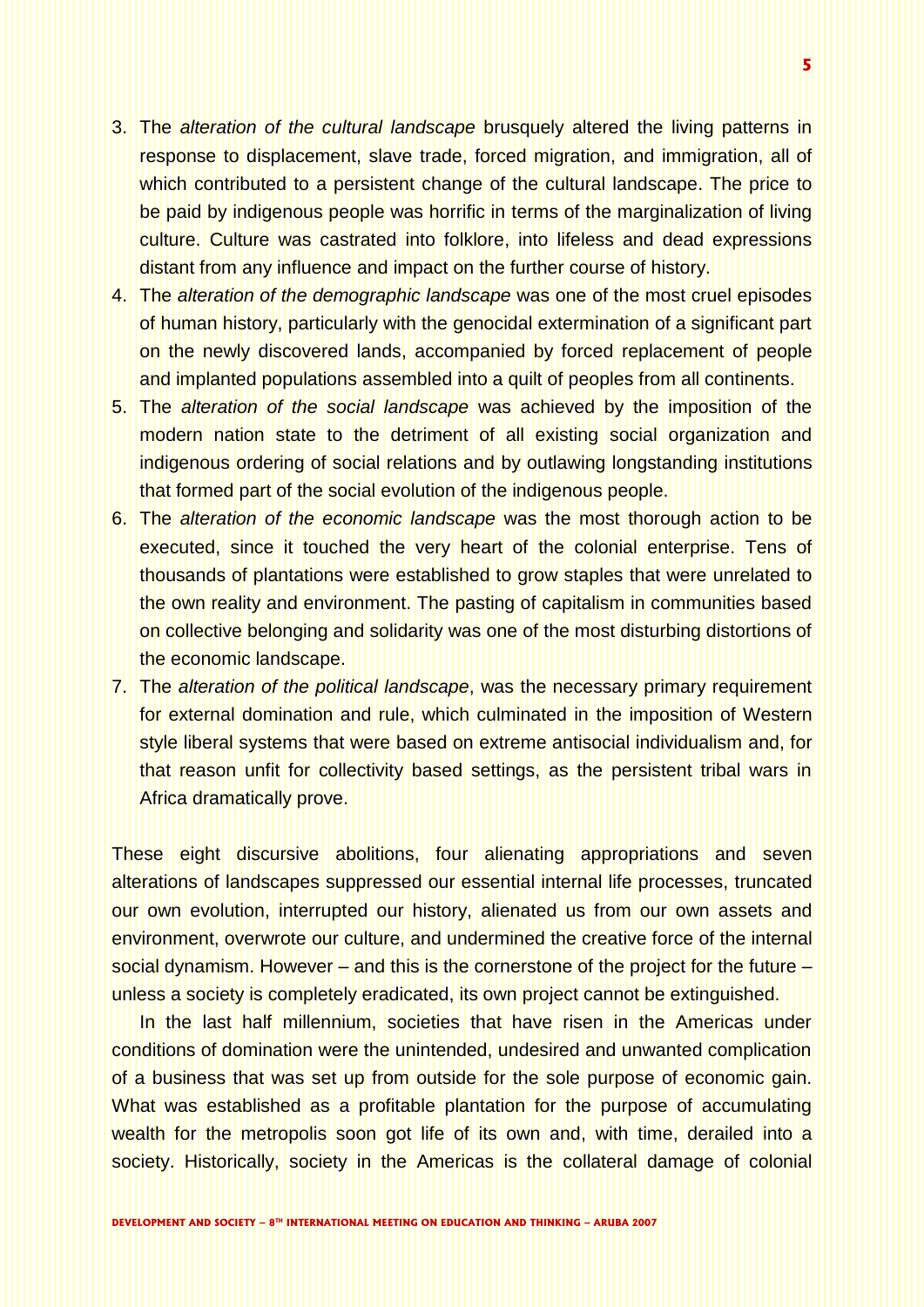exploitation. It was an effect, though, that would fiercely fire back. It could not be contained and, eventually, it would become so powerful as to swallow colonialism altogether. They started a plantation and got stuck in a society. The Caribbean society was born against the currents and the tides. That has been the true genesis of the Americas in the last half millennium.

This historical process of abolition of the life world of the other, appropriation of her essential assets, and the panoramic alteration of his landscapes for the sole purpose of exploitation all raise the same question: To what extent there was a process of development in operation? The answer is given by the new developmentenvelopment paradigm, a most powerful tool to analyze and understand human history and its future options.

You can provide the mango seed with water, sun, fertile soil and protection to let it grow into a strong mango tree, but it will never become an apple tree. The implication of this self-evident truth is far reaching. Development cannot be donated, transferred or imposed; it can only be triggered, encouraged, and stimulated. Development is always from within. What was labelled as development in the last 60 years was not development but its exact opposite, envelopment, the incorporation in an alien destiny and the annexation of life spheres by insertion in another destiny. It was a process of envelopment, of wrapping up and cover as with an envelope, envelopment.

That explains why all development theories and paradigms of the last fifty years failed, without exception. They were not development theories but envelopment theories. The historical failure of all of them was to pursue progress by a mechanical transfer, implantation and imitation of achievements and devices from elsewhere. Centuries of persistent crises, critical poverty, political and social instability and violent confrontations, with an extremely high social and human cost, have irrefutably corroborated that development is not a commodity that can travel the oceans. It is a process from within that one can trigger, support and sustain, benefitting from devices from elsewhere that can be seasoned for proper use, but one can never donate development by transfer, not even as a generous gift. The correct definition of development is, therefore, the mobilization of the own potentialities in interactive response to nature, habitat, resources and history to realize a project of one"s own.

Any seed, any embryo will tell you exactly the same story that development is from within. You can only grow out of your own genes; never out of the genetic codes of another, not as an organism, not as a society. Strictly speaking, you cannot grow a plant; a plant grows itself.

What was labeled in fifty years of development theories as 'development' was "envelopment", a paternalist process to incorporate the other, to enclose and wrap up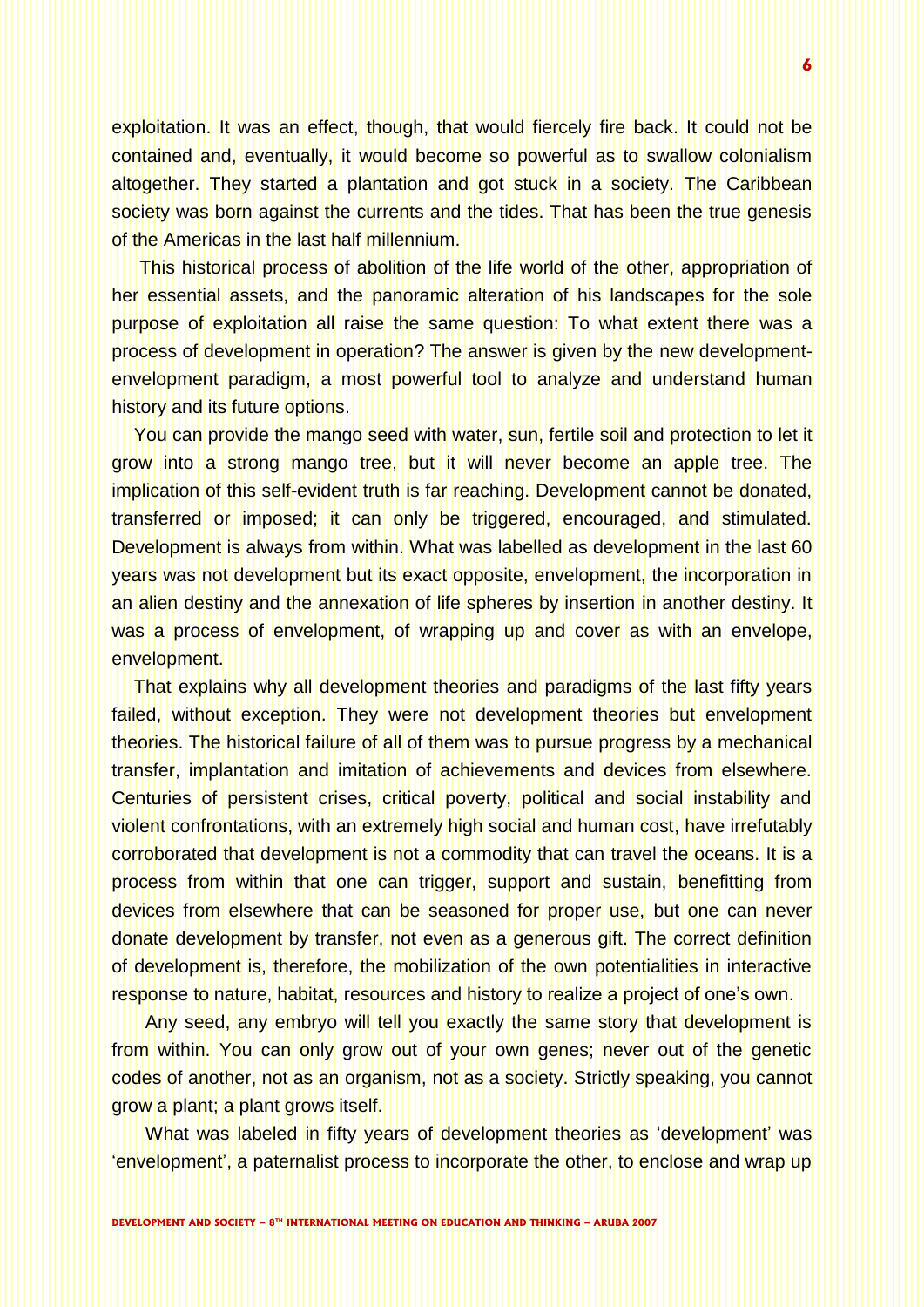by envelopment. Transfer and mimicry of devices were taken as the prime agents of progress, in an attempt to clone oneself in other societies, instead of mobilizing their own potentialities and inner forces. The unmasking of the false development discourse led to a new promising explanatory model, the development-envelopment paradigm, with development as self-realization and its negation, envelopment, as the incorporation in an alien project. It offers a powerful tool to reinterpret our history and design our own project for the future.

This brings us back at the theme of this presentation "Development and Society" and the core statement that "In the Americas, society was not born out of development." We may now add: Envelopment from Europe shaped the nature of society in the New World. The West cloned itself in the rest of the world under the axiomatic tenet that what is good for the West is best for the rest. The global mission of the West was not to impart but to collect. Convincing historical proof is found in the extremely high correlation between the priority to colonize a destiny and the resources and wealth of the new lands. It was not precisely the poorest destinies that might be regarded as most in need of "civilization", which were the first to be colonized. In reality, the project of the West was not a matter of civilizing the other, but of domesticating the savage by detachment from all that was dear to her, in order to mold her into a malleable instrumental asset for exploitation and capital accumulation in the West. That is the true demystified historical content of the still ongoing globalization of the local experience of the West that was falsely depicted as "civilization". Gandhi already demystified that myth in the previous century, when asked what he thought about Western civilization, with the compassionate answer: "It would be a good idea."

Envelopment belongs to control and domination from outside. Development is the universal force of self-realization based on the inner force and the inner clock. In nature, as well as in history, there is a cosmic desire to survive, to grow, to flourish, to bear fruit and to defeat death by reproduction. That force is what is called development. The history of the Americas and the Caribbean should be understood as the clash between two opposing processes: envelopment, a modelling from outside, and development, commanded by the inner clock; in other words, a clash between forces of subjugation and imitation versus forces of creation and selfrealization.

The development-envelopment paradigm goes beyond the mechanical opposition of the internal and external. In evolution and social processes, the external cannot be opposed to the internal, because the moment an external element is incorporated, it has already become an internal factor. It is a law of evolution that life always sprouts from interaction between the internal and external. It"s more, any process of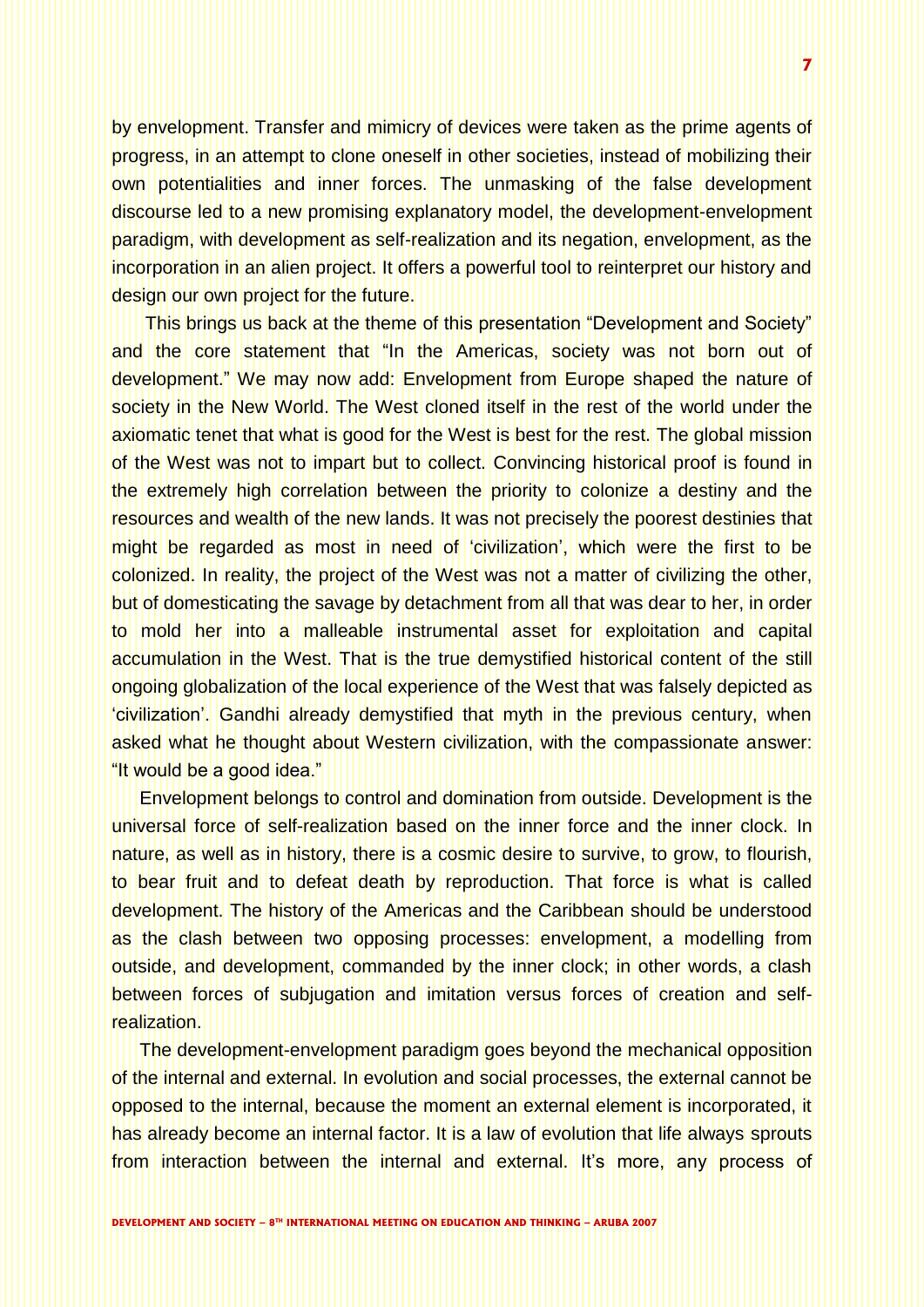envelopment is immediately responded by development in a reaction that goes beyond the dialectical relation of thesis and antithesis, both disappearing in a synthesis. Development as the everlasting response to envelopment, will never disappear. The most prominent image of this responsive relation of development to envelopment is found in the scar, as the healing process to cure the past, in order to set the stage for inaugurating new futures. Development is the natural cosmic response in a future oriented process. That is the real proof that history is on our side.

We now have a powerful tool, the development-envelopment paradigm, to rewrite our history, understand our own reality and draw the correct lessons from the traumas of the past, in order to design our project for the future. Now it becomes clear why all "development" theories failed, because they were not development theories but envelopment theories, whether conceptualized around evangelization, civilization, modernization, westernization, industrialization, globalization, consecutive historical stages, dependency, peripheralization, world systems or sustainable status quos. In addition to the abuse of the concept "development", many other concepts need to be unmasked in images and discourses meant to tell a tale in a fictive narration to justify the untenable.

'Nation state' is such an erroneous social science concept without any analytical value to understand the society in the Americas. In the West the state was born out of nation-like entities, exactly the opposite of what took place in the Americas, where the existing nation was destroyed, in order to impose the colonial state as a structure of domination and governance. In Europe the nation preceded the state, in the Americas the state preceded the nation. What we have, therefore, in our hemisphere are not 'nation states', but 'state nations'. A nation was destroyed to install a state without a nation. That provoked a reaction in the form of a developmental process that was subversive to colonialism, in an desperate intent to create an own nation-like structure assembled with the quilt of motley implants. That was the genesis of society in the Americas in a process of inventing a nation to be able to cope with the future. The full library of literature on nation states in our societies should, thus, be questioned, and the bulk of it should be readily discarded as imitative igloo building in the tropics.

This unfortunate imitation of the western model of nation state bore the seeds of the biggest dramas in the decolonisation process, infested with postcolonial traumas, violent conflicts and civil wars. The dilemma was that the modern state should subdue the nation, but a destroyed nation eliminates the nation state. The solution of decolonization was to castrate culture into folklore, into invariant sterile national symbols, required by the state to homogenise and forge identity and unity.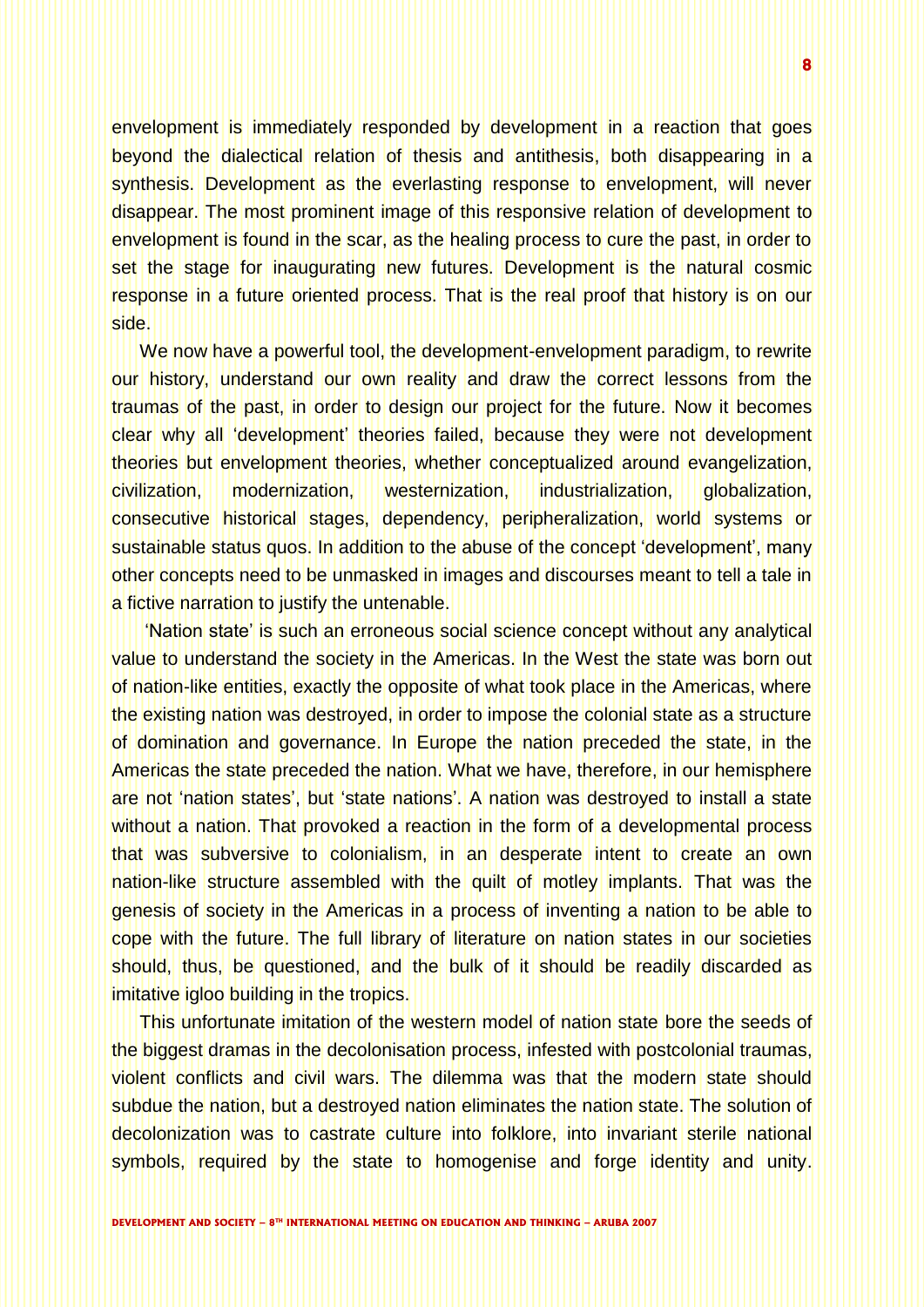Folklorisation provided the response to establish the modern state in trailer societies by suppressing the contradiction between culture and modernisation, while co-opting traditional culture and power in the realm of the lifeless symbolic patrimony of the state.

From the viewpoint of the development-envelopment paradigm, education is a critical device for the mobilization of potentialities. Unless "to educate" is assisted self-education, it forms part of a paternalistic transfer of knowledge and skills against which Paolo Freire warned, when discussing the banking concept of deposited knowledge. To educate is to provide useful knowledge and tools to set in motion existing talents. One should never underestimate the talents hidden in the seed to become a grown up tree that can produce seeds, on its turn. That is where education for competencies should be located. Education is a process of mobilization of potentialities and of setting in motion hidden forces that are anxious to explode.

Human societies cannot survive without physical and social survival, which demand a process of biological and cultural reproduction. Education forms part of the cultural reproduction of society to secure survival in an adaptive process to the demands of environment, and to guarantee stability and continuity through the institutionalization of forms of peaceful coexistence. But culture, as a response to nature, is not static but the dynamic answer to challenges posed by contextual circumstances. For that reason, education cannot be reduced to the transfer of tradition and heritage and to a mere device to reproduce society, definitely not when existing society is unjust and unsustainable as ours that is heading for multiple disaster. The question "to educate for what" becomes, for that reason, a preeminent one.

Should we educate for a capitalist society that is contemptuous of the sacred values of equality and justice and that can comfortably coexist without remorse with widespread famine and critical poverty of most? Should we educate for a communist society that is contemptuous of freedom and paralyzes self-realization of the individual and his creative response? A society where egoism is the highest of virtues and competition is taken for the driving force of social evolution, while solidarity is seen as contrary to evolution and nature, can never be the existential basis of no species in evolution; not of ants, elephants or dolphins, not of human beings. In nature if you do not participate, you die. Development, therefore, demands a totemic respect for democracy, where everyone can raise his voice to speak his thoughts in the cadence and intonation of his own voice. A critical ethical principle of education is, therefore, to initiate the new breed into social life without surrendering the potentialities and talents of humans on the altar of ideology nor sacrificing their creative force on the tabernacle of the market.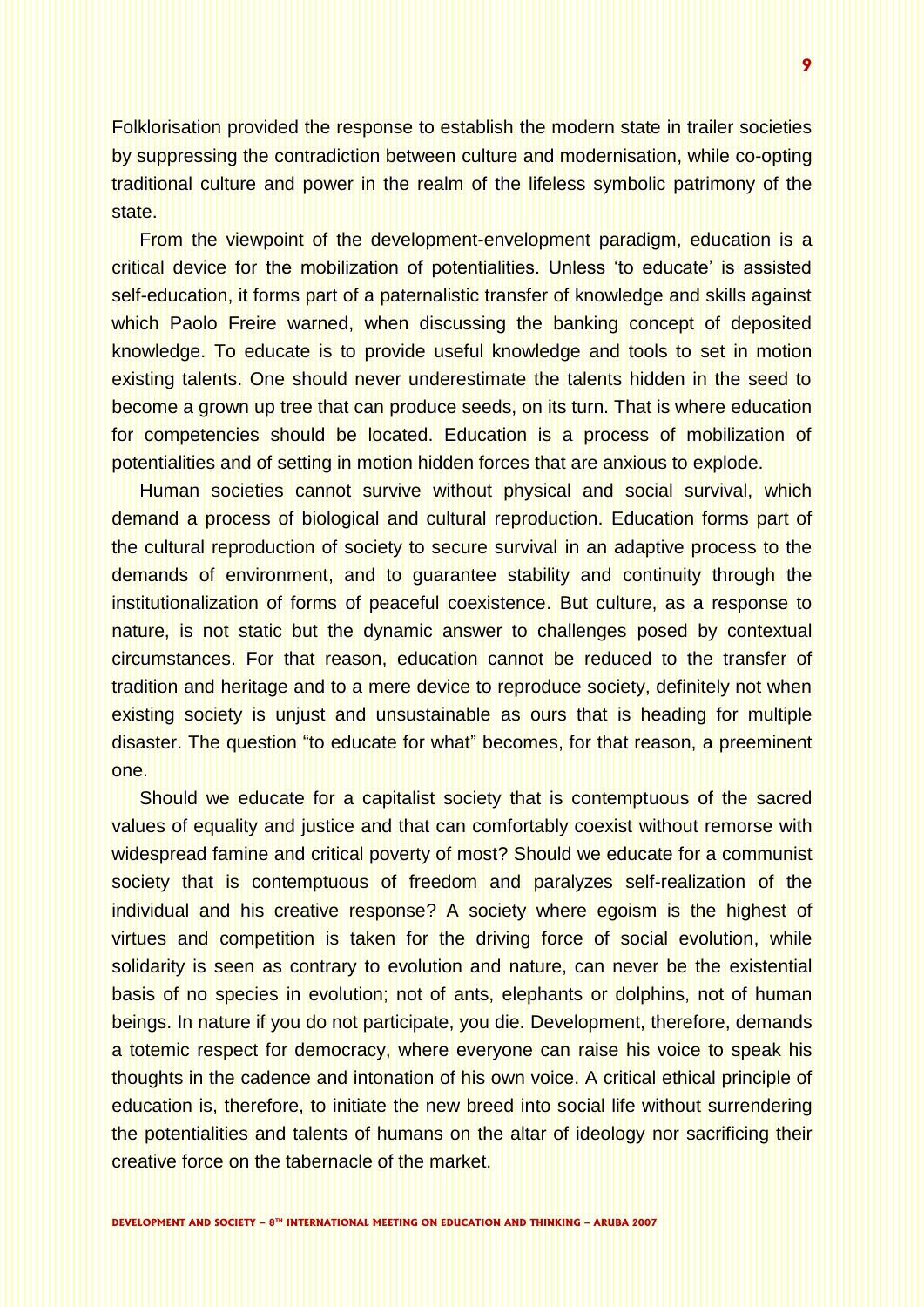Transfer of knowledge can be a valuable complement, but from the focus of development in itself it is not yet education, as Paolo Freire proves with his life work. When the objective of education is to mold and dominate minds, education is part of envelopment. It only becomes development when committed to mobilizing own potentialities by focusing on energizing talents and acquiring competencies.

The reverse side of the story, seen from the perspective of the trailer society, has already been told by such distant dwellers as Enrique Dussel in Latin America with his philosophy of liberation, by Samir Amin in Africa who revealed the mythical basis of Eurocentrism, by Susantha Goonatilake in Sri Lanka who mapped the systematic abortion of the intellectual creativity and tradition outside the West, by Paolo Freire in Brazil who could locate education beyond its instrumentality to reproduce the unjust society, by Leonardo Boff who pointed from the sphere of liberation theology to the distortion of sacred books to justify a devastating anthropocentric world view, by Lloyd Best in the Anglophone Caribbean who stressed how the dynamism of the plantation was not within but abroad, and by Frantz Fanon in the francophone Caribbean, who pointed to the deep-rooted alienation by colonial imprint. The story has been told in a piecemeal way, and now a more comprehensive understanding of the genesis or our fate can provide the roads for development to shape the future of our liking and aspirations.

Three factors are accountable for social evolution and human history. The urge to survive and social forces in society are prime actors that are always a given, but a third factor, awareness, is the critical one to open our capacity to change the world and reset the course of history. Precisely around this vital factor an emasculating myth has been weaved by Western discourse that processes of awareness always take extremely long, often generations. If change in awareness is impossible on short notice, then, by inference, any structural social and political change becomes utopian. Fortunately, the history of the Caribbean offers a valuable episode that demystifies this defeatist tenet.

Inspired by the Last Supper, a devout planter in colonial Cuba decided to line up his slaves and wash their feet during the Eastern tide, offering them a banquet in addition. The slave rebellion that soon destroyed his plantation and killed his daughter has been recorded in Western historiography as the apex of ingratitude. Perplex slaves conveyed to each other with their glance that the planter who was washing their feet below was a willful tyrant, who had to admit the truth that the slaves were his equal in the fear of his own God. An awareness that centuries of slavery and hardships were unable to achieve, was completed in a span of minutes. Here, history dramatically shows that one can only dominate people by controlling their mind and thought, but that consciousness can be at the corner. In a simple and